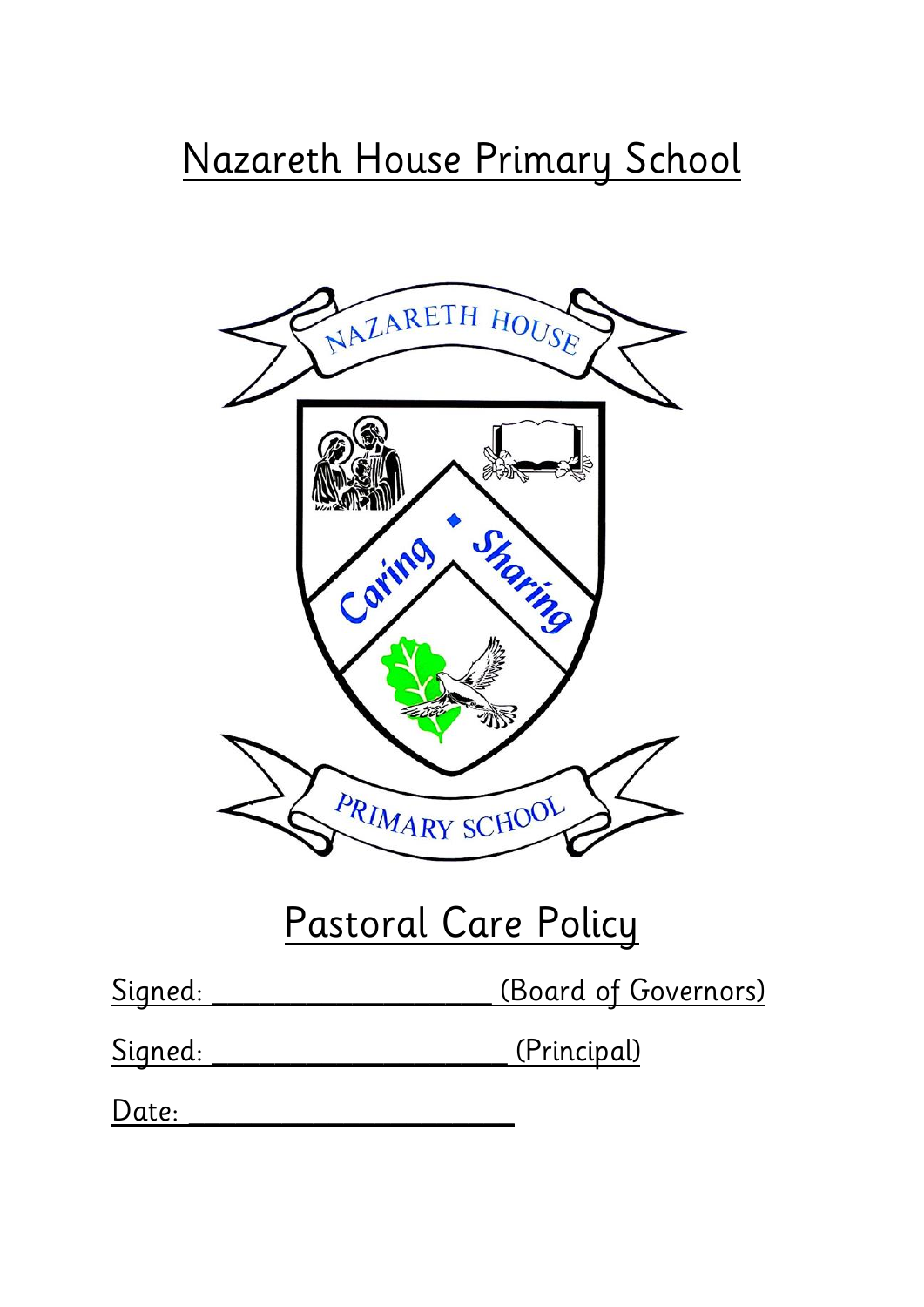### **Pastoral Care Policy**

### **Mission Statement**

Nazareth House Primary School is a Catholic school, committed to upholding the legitimate rights of children, teachers and parents. The staff will aim, at all times, to create a safe climate so that learning and teaching can occur within relationships of mutual valuing and respect. We believe education should provide for and equip children with skills and values necessary to make a positive contribution in a changing world. Nazareth House Primary School hopes to create an atmosphere where children feel self-motivated and are at peace with themselves, others and the world. To achieve these aspirations, the school requires the help, commitment and co-operation of children, parents, staff, governors and the wider community.

We, at Nazareth House Primary School, endeavour to model ourselves on the Holy Family of Nazareth. We therefore consider that caring for the children in our school, their families and for each other, to be of paramount importance. Teachers, non-teaching staff and other adults are all part of our team. This team wants to ensure pupils are happy and secure in whatever activity they are taking part in, whether social, spiritual, mental, emotional or physical. Our care is reflected in the following policies…

- Child Protection
- $\Box$  Behaviour
- $\Box$  Anti-Bulluing
- Emotional Health & Well-being
- $\Box$  Intimate Care
- $\Box$  First Aid and the Administration of Medication
- $\Box$  Health & Safety
- $\Box$  Relationships & Sexuality Education
- Use of Mobile Phones
- $\Box$  Nutrition
- $\Box$  ICT and access to the Internet
- $\square$  Use of Reasonable Force/Safe Handling
- $\square$  Special Educational Needs
- $\Box$  Inclusion
- $\Box$  Educational Visits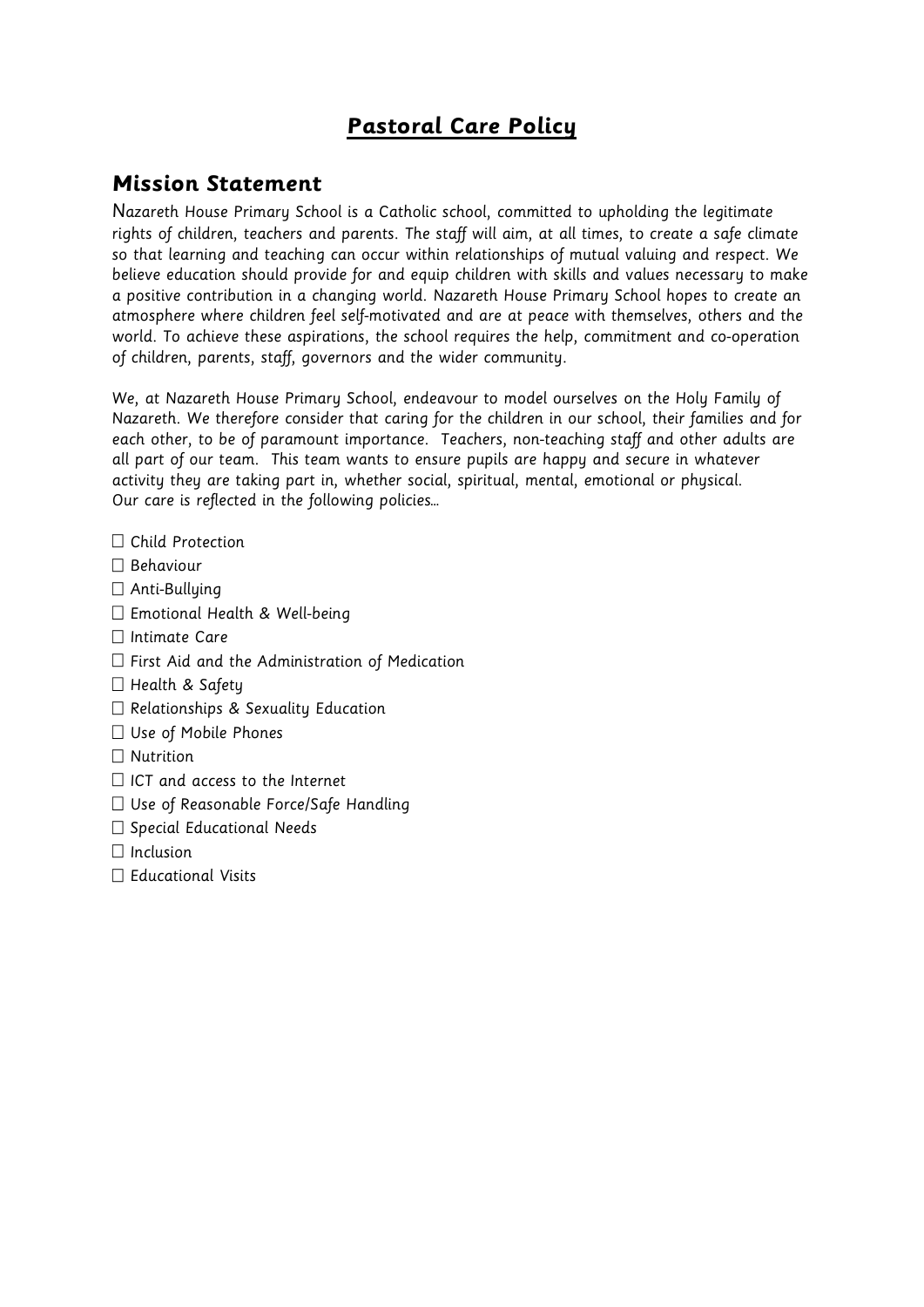#### **Aims**

Through our Pastoral Care Policy we aim …

 $\Box$  To create and maintain an atmosphere where pupils feel they are well known, safe, valued, respected and happy

- $\Box$  To welcome, respect and cherish those of diverse identities
- $\Box$  To become highly motivated life-long learners
- $\Box$  To maintain the highest standards of teaching and learning
- To respond in a sympathetic way to the concerns, fears and worries of our pupils**.**
- $\Box$  To build an atmosphere of trust

 $\Box$  To make children aware of potential dangers through the teaching of Health Education and other subjects e.g. road and water safety - care in the sun**.** 

#### **1. Ethos**

The ethos of the school will be reflected in the moral, intellectual, personal and social development of our pupils. It does not come about by chance. It is achieved by the Principal, School Management Team and staff promoting and facilitating an atmosphere of care and respect within the formal and informal life of the school community.

#### **2. Relationships**

A good relationship between pupils and staff is paramount to generating a positive climate within the school community where every individual feels valued and cared for at all times. Good relationships will be nurtured between:

- $\Box$  Staff and pupils
- $\Box$  Pupils and their peers
- $\Box$  Members of staff
- $\square$  School management team and staff
- $\Box$  School and Parents
- $\Box$  School and Parish
- $\Box$  School and Local Community
- $\Box$  School and Governors
- $\square$  School and External agencies.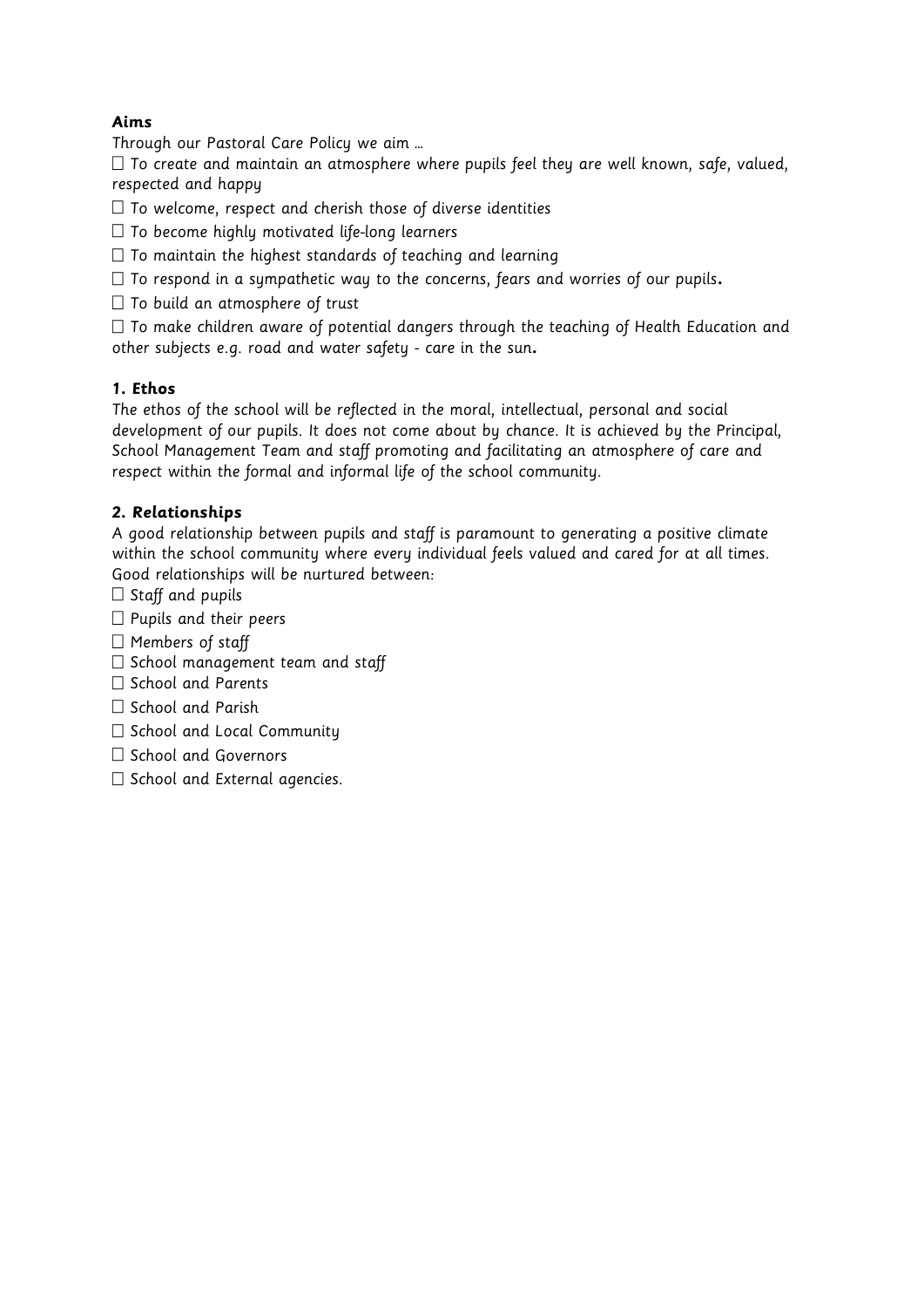Children will also be encouraged to develop and value a respect for themselves. **Values** 

The teacher should share his/her values and beliefs with the children and not only his/her knowledge. Life skills are central to the ethos of the school.

#### **Self-Esteem**

We believe that self-esteem and respect are central to the development of the whole child and promotes learning.

#### **Personal Safety**

We will encourage children to be responsible for their own personal safety and help them to acquire skills to be able to do this so that they will be able to make the correct decisions and know where to get help if or when they are confronted with danger. The whole school community will be aware of the Designated Teacher (Mrs Shauna Molloy-O'Dowd) and the Deputy Designated Teacher (Mrs Donna Hartop) who will be responsible for dealing with cases of Child Protection issues which come to light. They will also be aware of the members of staff who are responsible for First Aid and what the procedures are for dealing with children who need First Aid. Children will be able to speak to their class teacher if they need help or are concerned.

#### **Implementation**

#### **1. Roles and Responsibilities**

Our Board of Governors will have overall responsibility for the implementation of the curriculum including monitoring the safety of each child in the school. The School Management Team will ensure that Pastoral Care is given a high profile in the School Development Plan and will monitor and evaluate the implementation of the Pastoral Care Policy. They will work with all staff to ensure teaching resources are kept up to date and that staff are properly trained. They will make sure that the non- teaching staff are familiar with the Pastoral Care Policy and give help, when needed. Each member of staff will work to build up pupils' self -esteem and encourage them to be assertive and to resist negative peer pressure. They will help them to celebrate success and develop the ability to make moral decisions and to know the difference between right and wrong.